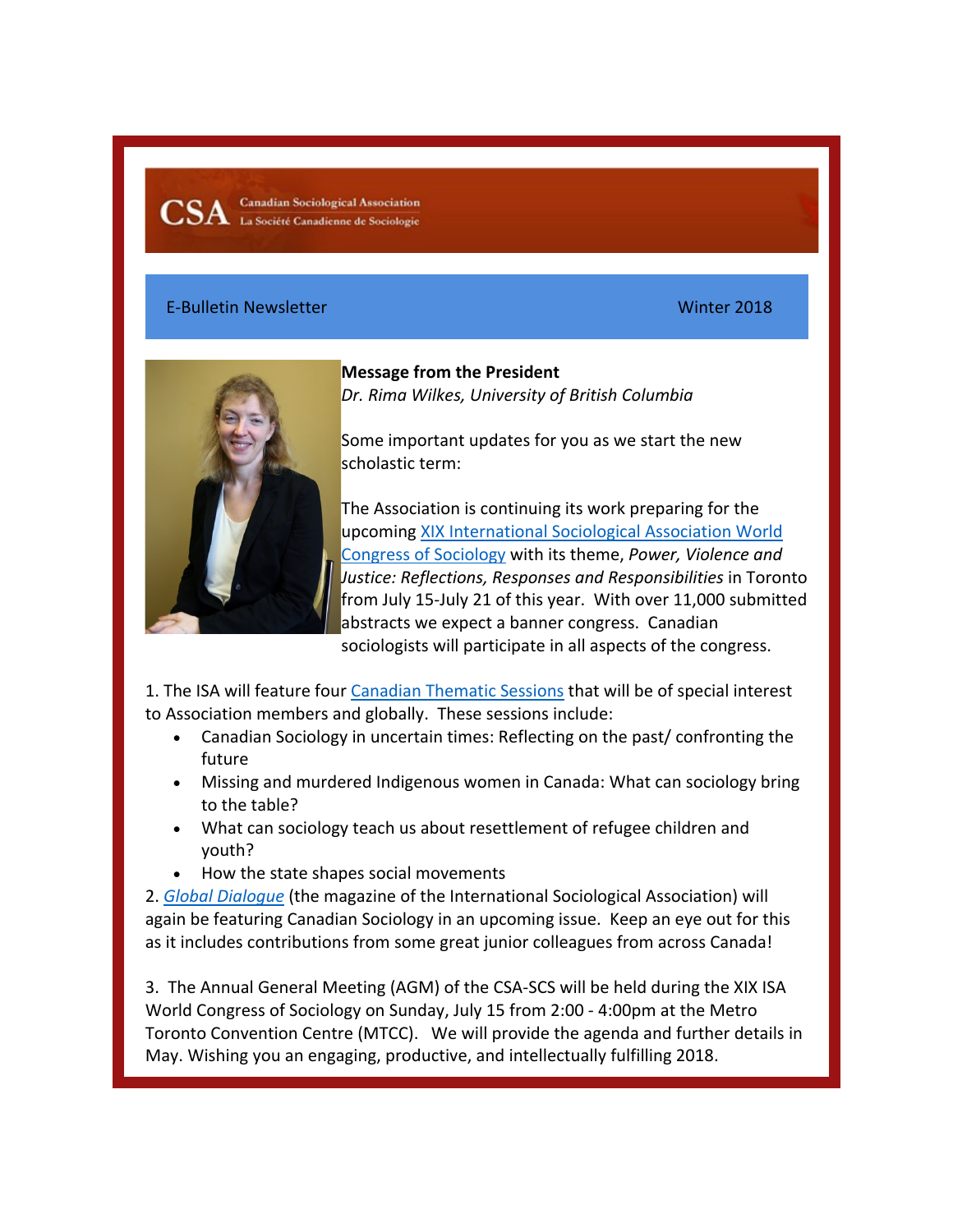# **XIX ISA World Congress of Sociology 2018**

*July 15 - 21, 2018 - Toronto, Ontario*

**RESPONSES and** 

**POUVOIR, VIOLENCE ET JUSTICE** .<br>Er, violencia y justicia:

**POWER, VIOLENCE REFLECTIONS,** 

**IS4** 

**AND JUSTICE: RESPONSIBILITIES** 

XIX ISA WORLD CONGRESS OF SOCIOLOGY The CSA-SCS will be hosting 6000+ international delegates and invite you to be a part of this event!

> > In order to support CSA-SCS member participation in the Congress the Association has set aside funds to offset the cost of registration fees. The application deadline is **January 31, 2018**.

> > Showcase your institution, department and programs and support the efforts of the CSA in hosting this event. There are

several options for advertising, exhibition, and sponsorship.

Full XIX ISA World Congress of Sociology details CSA-SCS overview of the event

Reminder: The Canadian Sociological Association will not be participating in the 2018 Congress of the Humanities and Social Sciences in Regina. We will return to Congress in 2019 when it will be held in British Columbia.

## **Award Nominations Now Accepted**

The CSA-SCS annually presents awards of recognition for scholarly work and contributions to the field of Canadian Sociology.

Recipients will be announced in May 2018, however, award presentations will be made at our Annual Banquet and Award Ceremony to be held at the University of British Columbia in 2019.



Nomination deadlines are quickly approaching so we encourage you to review the awards and nominate your colleagues!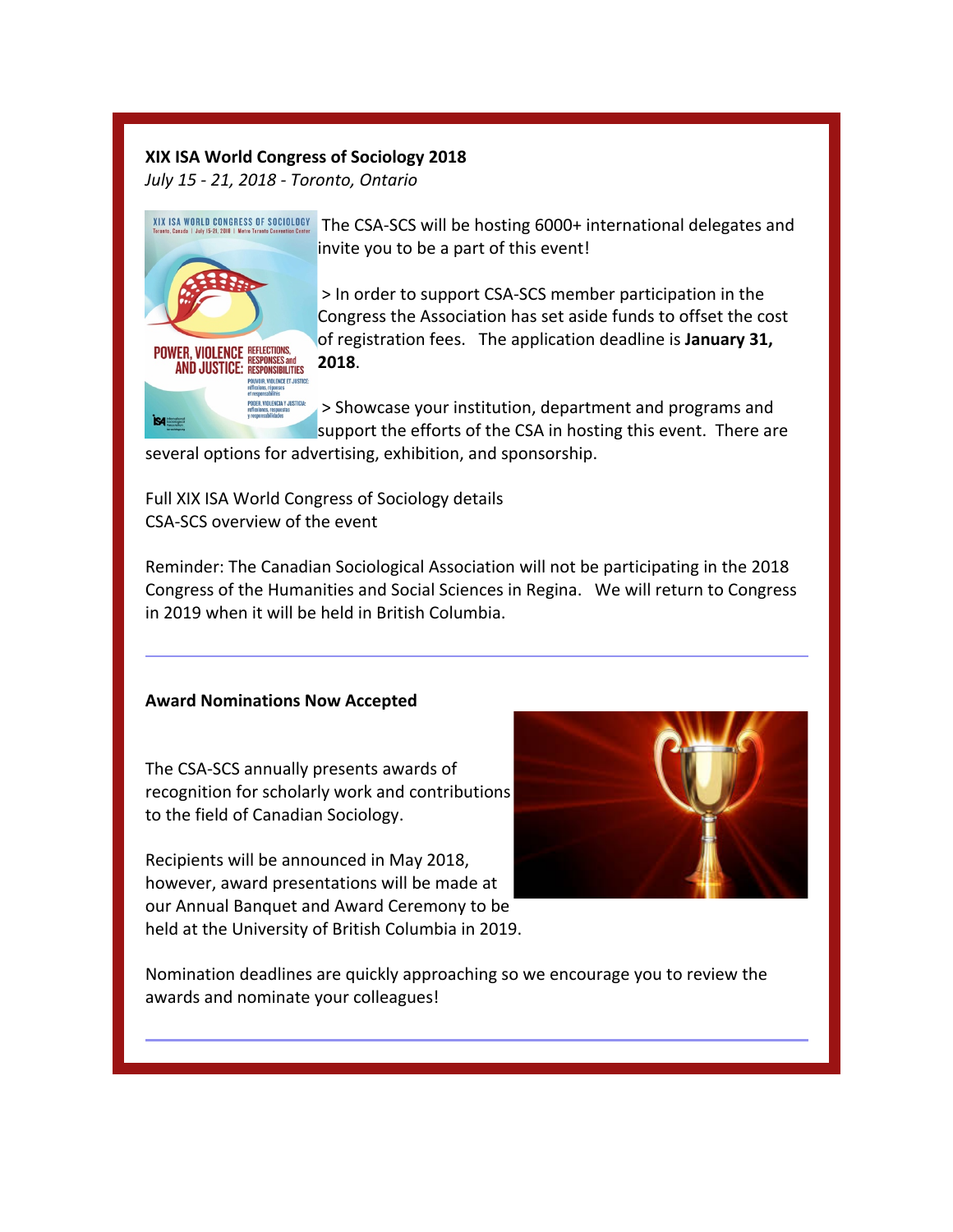

**Canadian Review of Sociology** *Managing Editor - Dr. Tracey L. Adams, Western University*

Recently an article was published in the CRS that used a derogatory term. Rima Wilkes, President of the CSA-SCS has issued an apology on behalf of the journal and association (see Statement from the Association below). The editorial board is working to improve the review process and a formal retraction will be included in a future issue of the journal.

## **Subcommittee Reports**



#### **Equity**

*Chair - Dr. Wesley Crichlow, University of Ontario Institute of Technology*

In order to support CSA-SCS member participation in the XIX ISA World Congress of Sociology, the Canadian Sociological Association Executive has set aside funds to offset the cost of registration fees. Eligible Indigenous and equity seeking community members are encouraged to apply by January 31.

Learn More



## **Policy, Ethics and Professional Concerns**

*Chair - Dr. Lisa Kowalchuk, University of Guelph* The PEPC has as its main focus for the winter, spring, and summer of 2018 the project entitled: "Research on university student evaluations of teaching (SETs): the impacts of qualitative comments on professor health and well-being." So far, we have a team of six researchers from several different universities across the country. The survey will likely be launched in the Fall of 2018 in order to maximize the response rate. Our sampling frame will

include but go beyond CSA membership in order to have sufficient numbers to find significant correlations. The research team's members are currently pursuing leads for additional funding.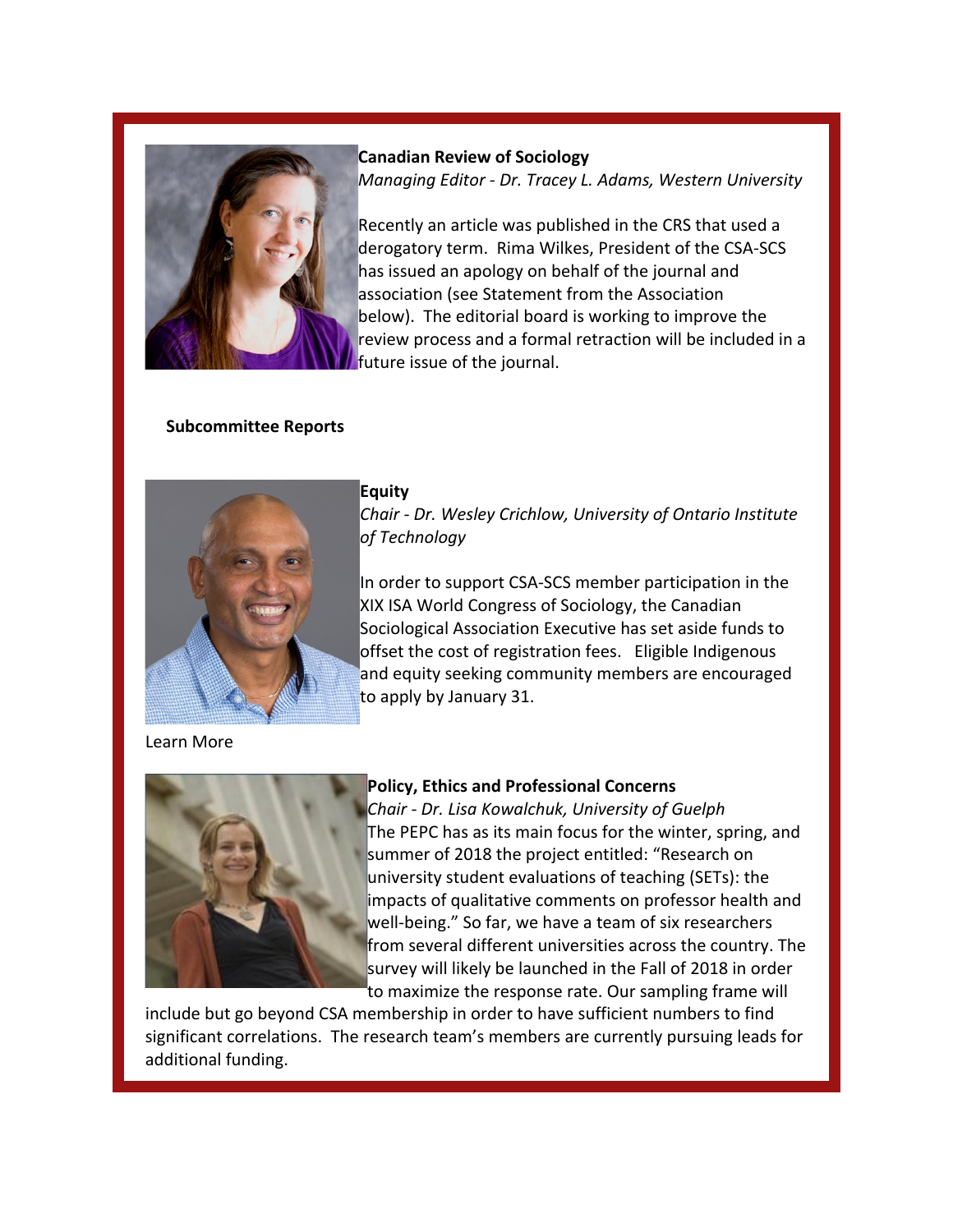

**Student Concerns** *Chair - Timothy Kang, University of Toronto*

The Student Concerns Subcommittee will be focused on supporting students at the upcoming ISA World Congress meetings.

*CSA Student Funding Program:* The CSA is continuing its support of student participation by providing funds to offset the costs of attending the XIX ISA World Congress of Sociology in Toronto. Applications will be accepted until January 31.

Feel free to contact us: Timothy Kang – Central Rep Gary Catano – Eastern Rep Jennifer Adkins - Western Rep

#### **Department News**

Lorne Tepperman Prize in Public Sociology

The Faculty of Arts and Science has just



announced the Department of Sociology's new prize in public sociology, designed to honour our top undergraduate students and their

## **Canadian Sociology**

teachers.

## **Request for Proposals: Employment and Social Development Canada**

To support the evaluations of current labour market programming, Employment and Social Development Canada (ESDC) is requesting proposals for Programs of research/evaluation using the Medium Term Indicator (MTI) Performance Indicators database. The Programs will contribute to better understanding Canada's labour market programs and/or Canada's labour market dynamics. They will be undertaken collaboratively and will engage both academic and ESDC evaluators/researchers so that